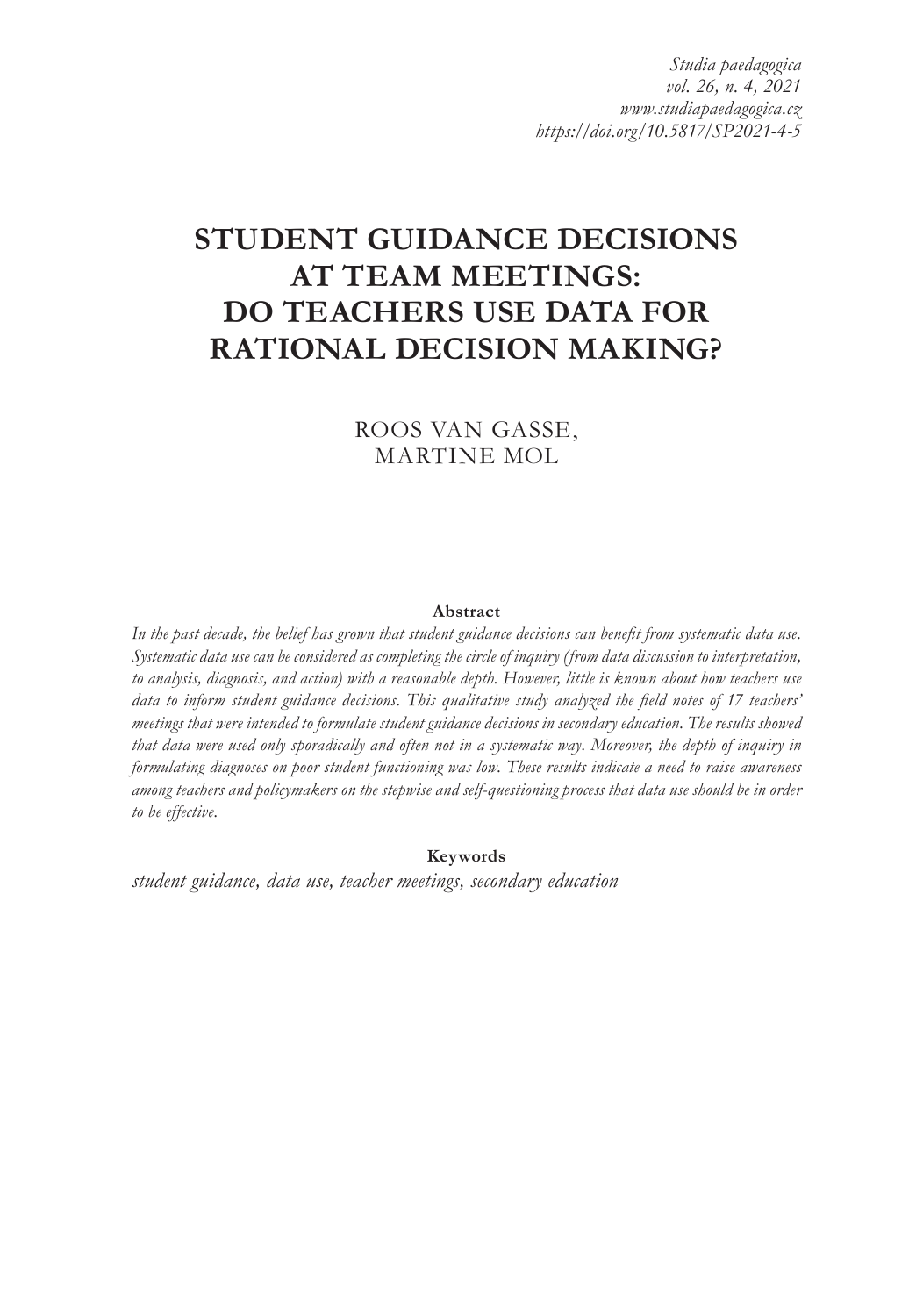## **Introduction**

Teachers make decisions every day, often related to student guidance. "What can I do to improve this student's learning process?" is a question all teachers are familiar with. How teachers deal with this question is vital for student learning, but also for their learning trajectories and for what education can bring about for them.

This idea and the quest to close the gap for disadvantaged students in education initiated the conviction that teacher decisions on student guidance can benefit from an adequate use of data (i.e., all the information that can inform teachers about student functioning) (Wayman et al., 2013). Data use is a systematic process with a sequence of subphases around the discussion and interpretation of data, the definition and analysis of potential causes (i.e., diagnosing phase), and the formulation of improvement actions (Schildkamp et al., 2016; Van Gasse et al., 2017). The systematic use of data such as test scores or classroom observations is considered a means of preventing teachers from hasty decisions on pupil guidance because such use challenges cognitive biases and preconceptions. That the systematic use of data has the power to prevent teachers from such biases has been supported by empirical evidence. In the past decade, research has shown that adequately using data can result in better instructional decisions and eventually in increased student achievement (Campbell & Levin, 2008; Carlson et al., 2011).

Two aspects are vital to effective data use. The first aspect relates to the sequential activities needed to arrive at an inquiry cycle that challenges existing assumptions. The literature has distinguished phases of (1) *data discussion and interpretation* in which data is contextualized and transformed into information, (2) *diagnosis of potential causes* in which hypotheses are challenged and investigated, and (3) *formulating improvement actions* in which appropriate actions for the defined problems are designed. Research has shown that such inquiry cycles interrupt the human tendency to jump to conclusions without identifying causes based on data (Schildkamp et al., 2016). The phases provide guidance for teachers to thoughtfully investigate and reflect on classroom and school practices. Therefore, data use processes that have gone through the inquiry cycle can result in concrete improvements, such as improvements in the classroom (Van Gasse et al., 2017). However, the literature on data use reveals that teachers generally do not have the capability to systematically collect and use data appropriately (Datnow & Hubbard, 2016). Teachers experience problems with interpreting data or investigating potential causes, or with determining which improvement actions are appropriate within a certain situation (Bertrand & Marsh, 2015). As such, the data use cycle is often hampered and the full potential of data use cannot be reached.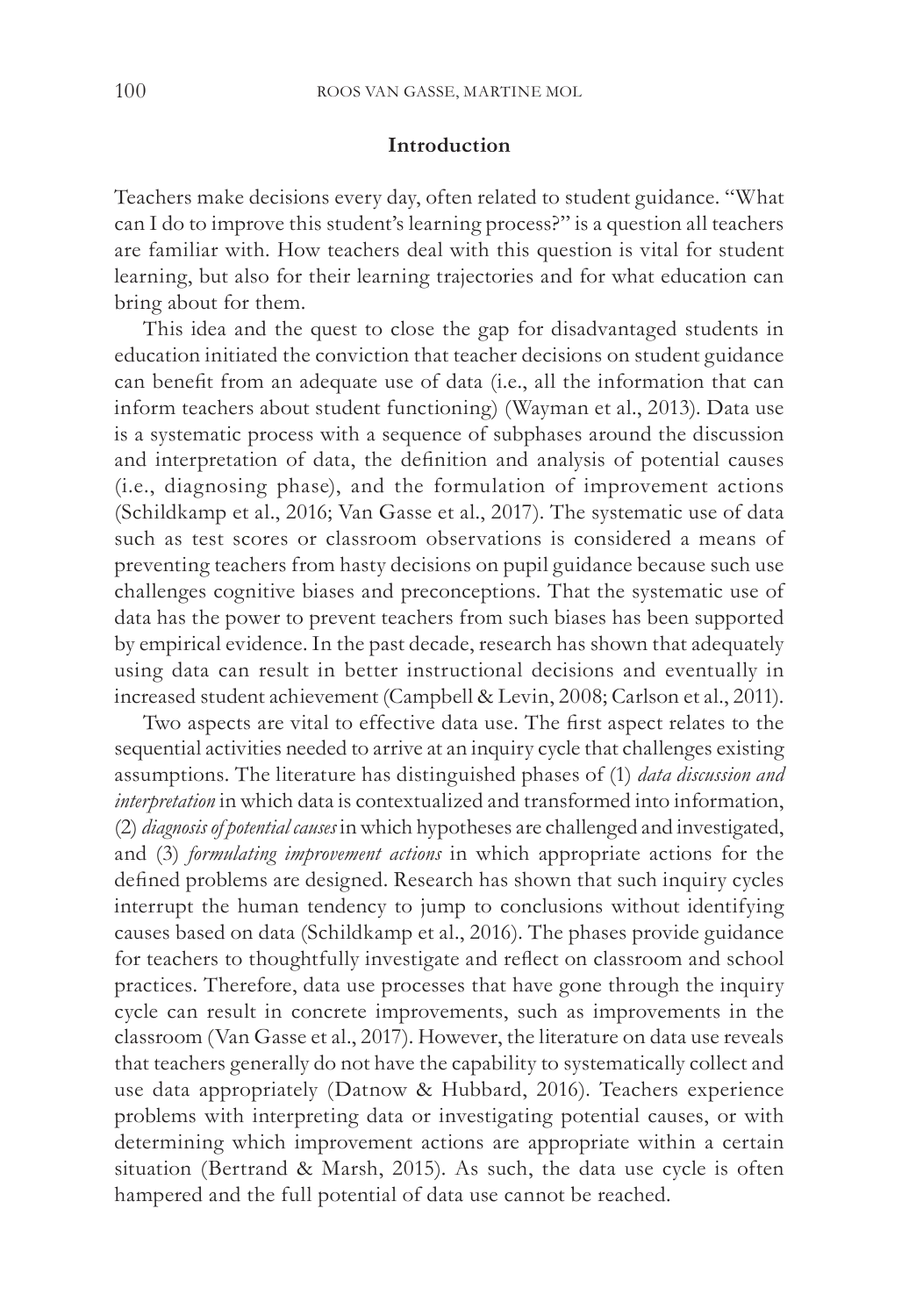Following the inquiry cycle for data use does not in itself ensure improvements based on data. Even if these sequences are correctly followed, great differences remain regarding the depth of investigation that is achieved across different teacher teams (Schildkamp et al., 2016). The reflective stance that teachers take in creating knowledge based on data can in turn produce a range of different knowledge outcomes and is thus critical in this regard (Hubers et al., 2016). Data users who do not question their own role in defining problems or causes will not reach the depth of investigation needed to achieve far-reaching improvements through data use. Therefore, the depth of inquiry is the second aspect that is crucial to effective data use (Schildkamp et al., 2016).

However, although knowledge is available on what effective data use practices look like, there is limited evidence on how teachers systematically use data to discuss student progress and achievement at formal team meetings and on whether data use reaches its full potential in this context. Generally, the literature outlines a rather pessimistic situation in data use (Van Gasse et al., 2017). How teachers use data for guiding students successfully through their trajectories has not yet been extensively investigated. Moreover, in-depth knowledge on how the decision processes in team meetings on this topic involve appropriate data use remains underexplored. The sequence of the data use cycle and the depth of investigation in data use practices are key. Nevertheless, integrating these perspectives for an in-depth examination of data use practices has been done in only one intervention-based study that was not specifically related to guiding student trajectories (i.e., Schildkamp et al., 2016). Therefore, when considering what effective decisions on student trajectories can produce in terms of what education can bring about for students, knowledge is needed on how teachers use data in formative team meetings on student progress and more specifically on how they run through the data use cycle and to which degree of examination depth. The following research questions guide this study:

- 1. To what extent do formal teacher teams incorporate the data use cycle?
- 2. What is the depth of inquiry of data use processes in formal teacher teams?

# **Context of this study**

Educational decisions in this study are situated in the context of formal student guidance meetings in Flemish secondary schools (12- to 18-year-old students). These class-group level team meetings take place two or three times a year (i.e., once in September, once in December, and in lower grades once in April). In the first meeting at the beginning of the school year, teachers discuss the student dossiers. The second meeting (i.e., the one that was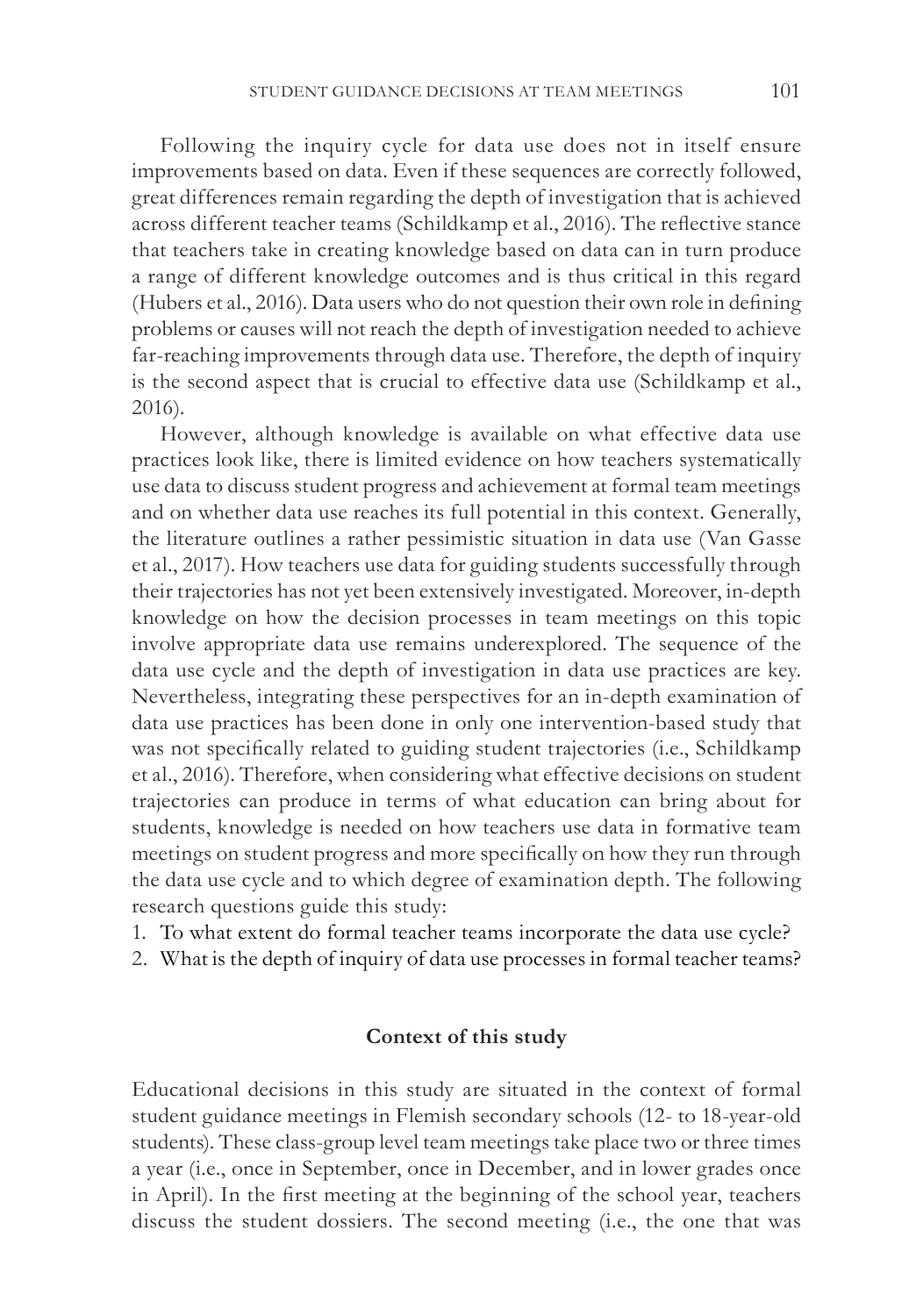observed for this study) is for discussing student progress during the year. This meeting informs the team meeting at the end of the school year that serves to advise student trajectories. The teams under study are temporary and interdisciplinary (Vangrieken et al., 2013), and are collectively responsible for the learning of a group of students. In the guidance meetings, the teams discuss the student learning progress and functioning to improve student guidance. The meetings involve all teachers who teach a certain subject in the student group, supplemented by a student counsellor.

The study took place in Flanders. Flemish schools have a lot of freedom to design student guidance and the Flemish government does not collect specific data to support this (e.g., learning monitoring systems or central tests). Schools themselves are responsible for insight into whether they reach the Flemish standards at the end of secondary education (De Volder, 2012). Thus, governmental expectations toward data use are rather implicit and the responsibility for using data and support for data use lie with individual schools and teachers. Therefore, data is broadly conceptualized and includes all data related to student functioning. This data can be both qualitative (i.e., observations) and quantitative (i.e., class tests).

# **Theoretical Framework**

# *Data use and data*

Data use is not simply about data. It refers to a sequence of activities in which data are transformed into knowledge for making rational decisions (Coburn & Turner, 2011; Marsh, 2012). Therefore, data use is a less straightforward activity than it seems. It is a complex inquiry process in which current situations are fully analyzed and improved.

Effective data use is a reflective process that follows a certain sequence (Ciampa & Gallagher, 2016; Marsh & Farrell, 2015). This sequential process supports teachers in the translation from data into meaningful decisions (Marsh et al., 2015). The tendency to jump from data to improvement actions without in-depth consideration of potential causes and alternatives is interrupted by explicitly installing the different inquiry phases in data use (Hubers et al., 2017; Schildkamp et al., 2016). Therefore, the presence or absence of the phases is an indicator of the quality of the data use process and is essential to expand and refine the knowledge as to how teachers use data to decide on student guidance decisions.

The first step in the data use sequence is to define the educational problem. In this phase, teachers formulate the problem independent of data. Data use generally does not start with data, but with problems teachers encounter (Schildkamp et al., 2016). After collecting (or selecting) data, the subsequent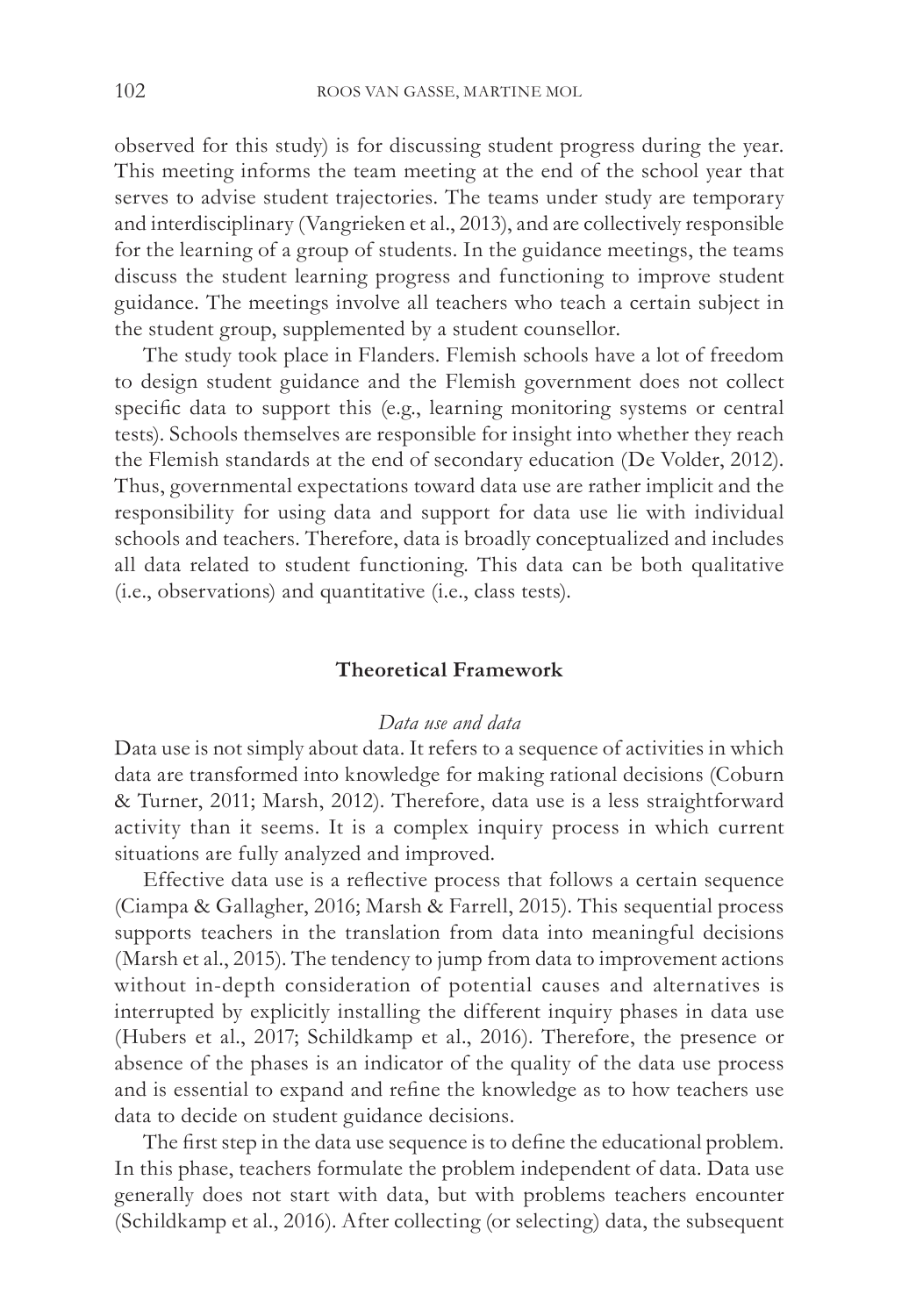phase of the data use cycle is discussing and interpreting data in relation to the educational problem. Interpreting data correctly transforms data (which are independently meaningless) into information. In the third step, the problem diagnosis, a deliberation of potential causes and explanations is carried out. This implies that knowledge is created based on the available information. The final phase involves the formulation of educational decisions (e.g., designing improvement actions that can be implemented in the classroom) (Verhaeghe et al., 2010).

The data use cycle may seem linear and straightforward. However, the literature has shown that data use cycles are often interrupted or that teachers return to previous phases (Marsh & Farrell, 2015; Schildkamp et al., 2016). Non-linear sequences in data use are generally not seen as problematic and are part of the inquiry process. Nevertheless, completing the full cycle has proven essential for solving the presented educational problems (Gelderblom et al., 2016). Despite this knowledge, apart from intervention studies very limited evidence is available on teachers going through the data use cycle at formal meetings.

## *Depth of analysis*

Completing the full data use cycle is essential for the quality of data use in schools. However, running through all the phases of this sequence does not automatically imply data use trajectories of high quality. Also between similar teacher teams that follow the circle of inquiry, large differences occur in the quality of the inquiry processes and the associated results (Hubers et al., 2016; Schildkamp et al., 2016). Schildkamp et al. (2016) found differences between teams regarding the depth of inquiry throughout the circle of inquiry. And the research by Hubers et al. (2016) showed that identical sequences in data use can result in different knowledge creation in teams. Thus, the success of data use strongly depends on what happens during the different phases of the circle of inquiry.

Differences in how teams evolve during the data use cycle can be explained by user characteristics (e.g., self-efficacy, attitude), school characteristics (e.g., school culture), and context characteristics (e.g., accountability context) (Datnow & Hubbard, 2016; Ehren & Swanborn, 2012; Van Gasse et al., 2017). However, even between similar teams, schools, and (data use) contexts, large diversity in data use processes can occur (Schildkamp et al., 2016). Research has shown that the effectiveness of data use processes depends on the way in which new knowledge is created, or in the diagnosing phase. In this phase, it is necessary to combine different types of knowledge to define causes for the presented educational problem (Gummer & Mandinach, 2015). Therefore, this phase is crucial for the quality of data use and introduces great differentiation between data users.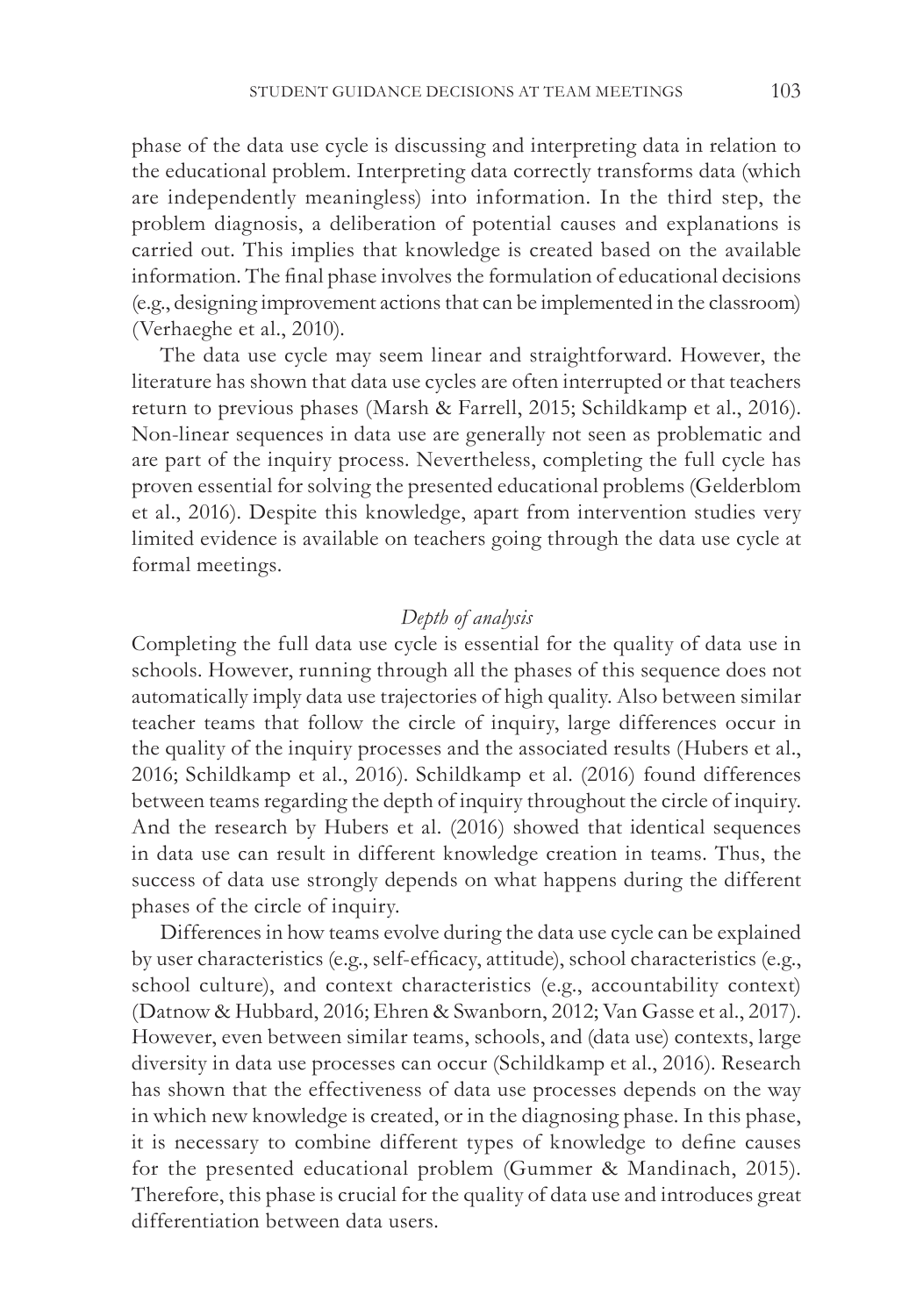## Attribution and diagnosis

Research has shown that teachers generally formulate external causes for educational problems (e.g., problems related to student capacity or student home environment) (Schildkamp et al., 2016). It is usually only when these formulated causes turn out to be incorrect that teachers start searching for explanations that are related to the school or their own functioning and become able to solve the presented educational problem (Schildkamp et al., 2016). Therefore, the attribution of causes in the diagnosing phase can be considered as a potential indicator for the depth of the inquiry process in data use. Nevertheless, insights into this attribution of causes in data use processes are rather limited.

According to Weiner (2010), attribution theory states that formulated causes have a multidimensional character. The first is the causal locus. Causes can be attributed to internal factors (e.g., high competency can lead to success on a test) or external factors (e.g., success on a test can depend on its difficulty). The second dimension is the causal stability. Whereas one's competences can be considered a stable cause, the effort one invested in a task can be seen as unstable. The third dimension Weiner (2010) distinguished is causal control. Task difficulty cannot always be controlled; effort is controllable. Thus, formulated causes can be placed in a multidimensional space of causal locus, causal stability, and causal control.

The work of Schildkamp et al. (2016) is one of the first studies that used the idea of causal attribution to investigate the depth of inquiry in data use processes. In this regard, the study mainly focused on the causal locus in the diagnosing phase in data use in the sense that internal causes (e.g., teacher behavior) were distinguished from external causes (e.g., student prior knowledge level). In this study, we also examine the causal control that teachers perceive. Schildkamp et al. (2016) already noted that even when causes are externally attributed (e.g., student motivation), it is important that teachers reflect on their role in exercising control over it (e.g., how can I motivate my students?). Therefore, the perceived causal control not only comes to the surface in the discussion on causes (i.e., diagnosis), but also in the decisions on follow-up actions (i.e., action phase).

# Attribution and formulating actions

Follow-up actions in data use can take different forms. Coburn and Turner (2011) distinguished four types of possible actions when it comes to data use to improve classroom practices. First, teachers may choose to adapt their instruction for (some) students. This implies that they change their behavior. However, this type of educational improvement is not self-evident. Research has provided some indications of changed teacher behavior (Ebbeler et al., 2017), but this appears to be less common in research out of the scope of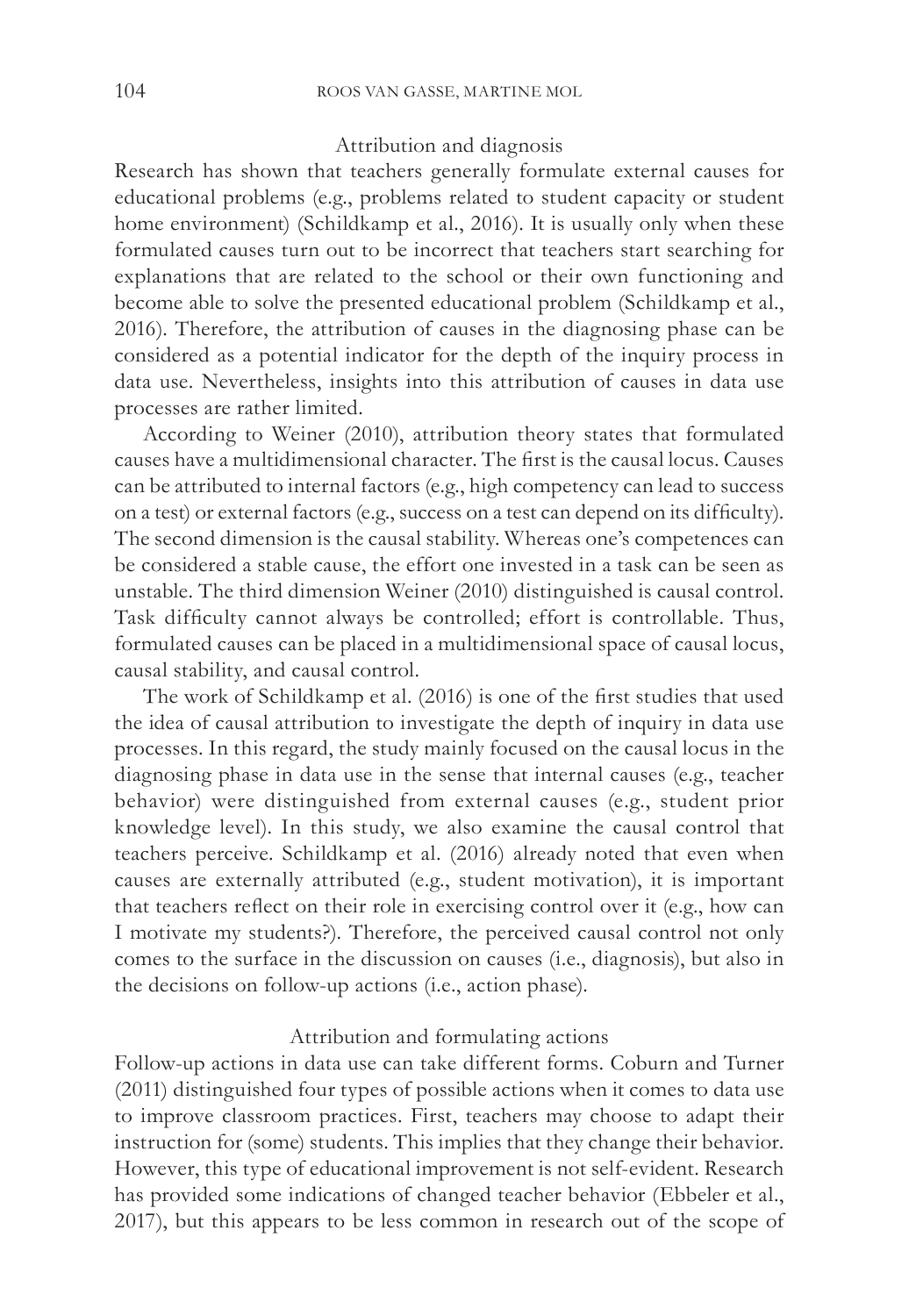intervention settings (Van Gasse et al., 2016). A second possible action is to provide students with supplemental materials on certain topics (Coburn & Turner, 2011). Examples can be additional or different exercises or supportive materials for certain lessons. Grouping students is a third strategy. When data show, for example, that some students need extra attention on some topics, teachers may choose to split the student group in smaller groups that go through the subject matter at their own manner or pace. The last action Coburn and Turner (2011) distinguished are actions on other dimensions of the classroom and school practices. Examples may include that the school is organized differently (e.g., more individualization of learning trajectories) as a result of data use practices.

Following attribution theory, it is likely that the concrete actions that are formulated after a data use sequence are related to the causal locus and the causal control that are perceived by teachers. It is, for example, less likely that teachers will change their instruction when they perceive that poor student results are due to the fact that the student chose a wrong educational track for their cognitive capacities (i.e., external locus – no perceived control) (Schildkamp et al., 2016). When teachers are convinced that they can exercise control over the situation, other actions may be formulated (Schildkamp et al., 2016). For example, when teachers are convinced that a student's poor results are due to a lack of motivation (external locus), and they are convinced that they can affect this motivation (causal control), a potential data use outcome may be that teachers agree on making changes in their instruction to motivate students (Baten et al., 2020). However, when teachers consider their students' motivation as an uncontrollable factor, this type of action will not be formulated (Weiner, 2010). Therefore, the depth of inquiry through causal attribution comes to surface in the perceived causes and it is also reflected in the actions that are formulated.

## **Method**

# *Participants, design, and instrument*

This qualitative study used observations to examine data use in formal team meetings in Flemish secondary schools. Data were collected within two secondary schools (ISCED 2 and 3) in Flanders. The two schools participated voluntarily. Within the schools, all team meetings were observed that (1) took place on two meeting days, (2) did not show overlap with other meetings in the meeting schedule, and (3) included teachers providing consent to the observation. In total, 17 team meetings of 17 classes were observed. The number of students in each class ranged between 3 and 18 with a median of 8. Across the team meetings, we collected data for 149 student guidance processes.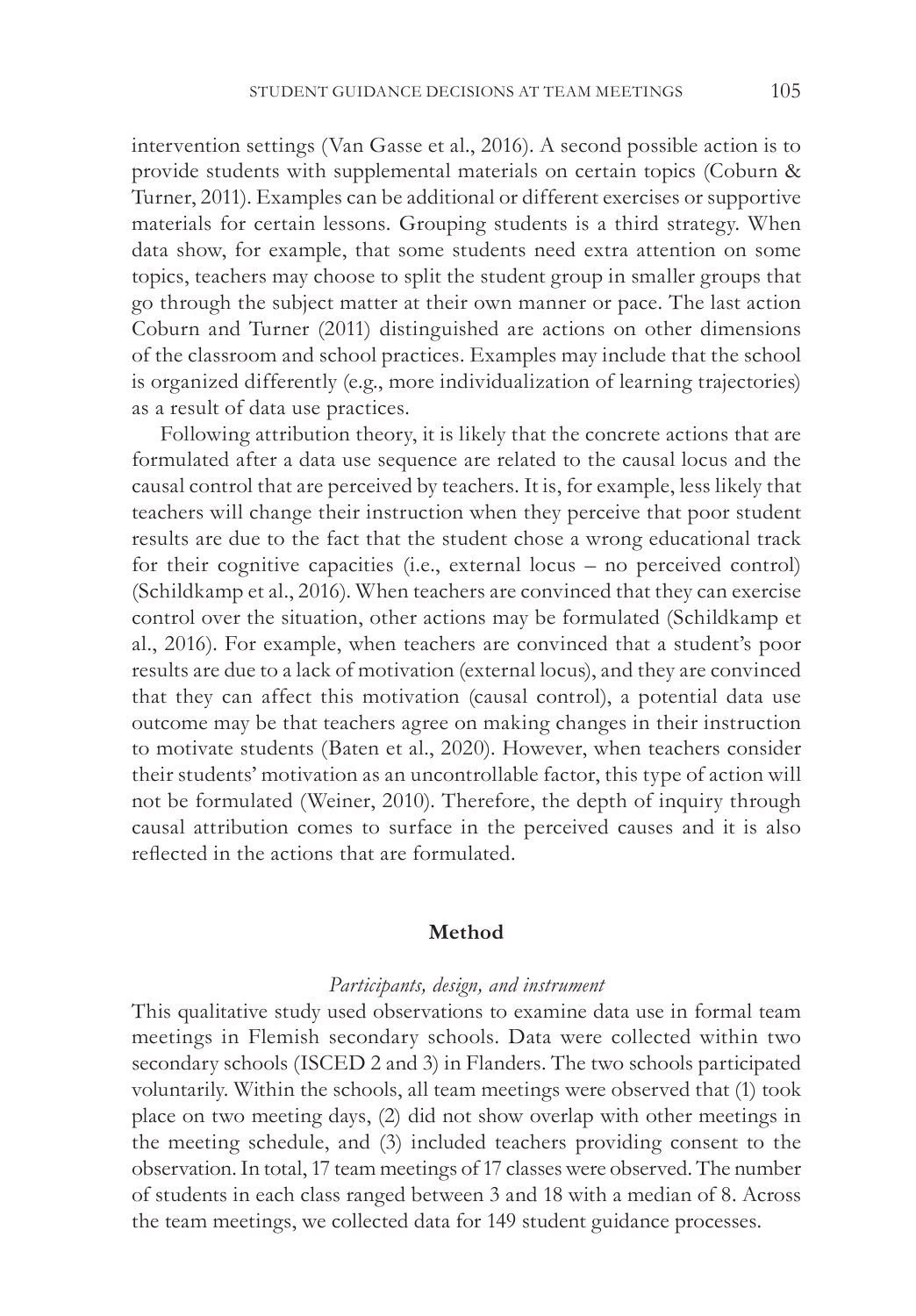The teams were responsible for the learning of students (14- to 18-year-old students) in technical and vocational tracks. The team meetings took place among all teachers of the class (generally about 11, teaching different subjects to the class) and the student counsel. The meetings served in discussing the progress of students during the school year and for making appointments on student guidance decisions. In the sample schools, three minutes of discussion per student was scheduled. Both achievement and social-emotional behavior are possible subjects for discussion.

For the observations, the two researchers collaboratively developed an observation sheet based on the theory of data use. In this sheet, the different phases of the circle of inquiry were included: *discussion and interpretation*, *diagnosis*, and *action*. The observation process was twofold. For every student out of the student group was an indication of whether the different phases in the sequence were followed (by adding a 1 or a 0). Open observational notes were added, including which data were analyzed, what causes were formulated, etc. In this way, the observations combined a quantitative and qualitative observation approach. All 17 formal team meetings were observed systematically following this observation scheme by one independent researcher (the second author).

#### **Analyses**

#### *The extent to which formal teams incorporate the data use cycle*

To answer the first research question, the binary data of the observation sheets were analyzed. In a first step, the total number of students for whom data-based *discussion and interpretation*, *diagnosis*, and *action* took place at the formal team meetings was calculated per team meeting. Subsequently, the ratio of this number and the total student population that was subject of the team meeting was calculated. This resulted in an occurrence ratio of data *discussion and interpretation*, *diagnosis*, and *action* for each team meeting. As such, we investigated the extent to which formal teams incorporated the data use circle of inquiry in student guidance discussions.

Additionally, our analyses of the data use cycle took an in-depth approach. Based on the binary data of the coding scheme, we examined the extent to which the formal teams completed the data use sequence (i.e., formulating actions after discussion and interpretation and diagnosis). To this end, we counted the "complete" processes per team meeting. Subsequently, we investigated why some data use cycles were incomplete. We looked at the number of sequences that stopped or were not implemented as prescribed by theory (e.g., skipping the diagnosing phase).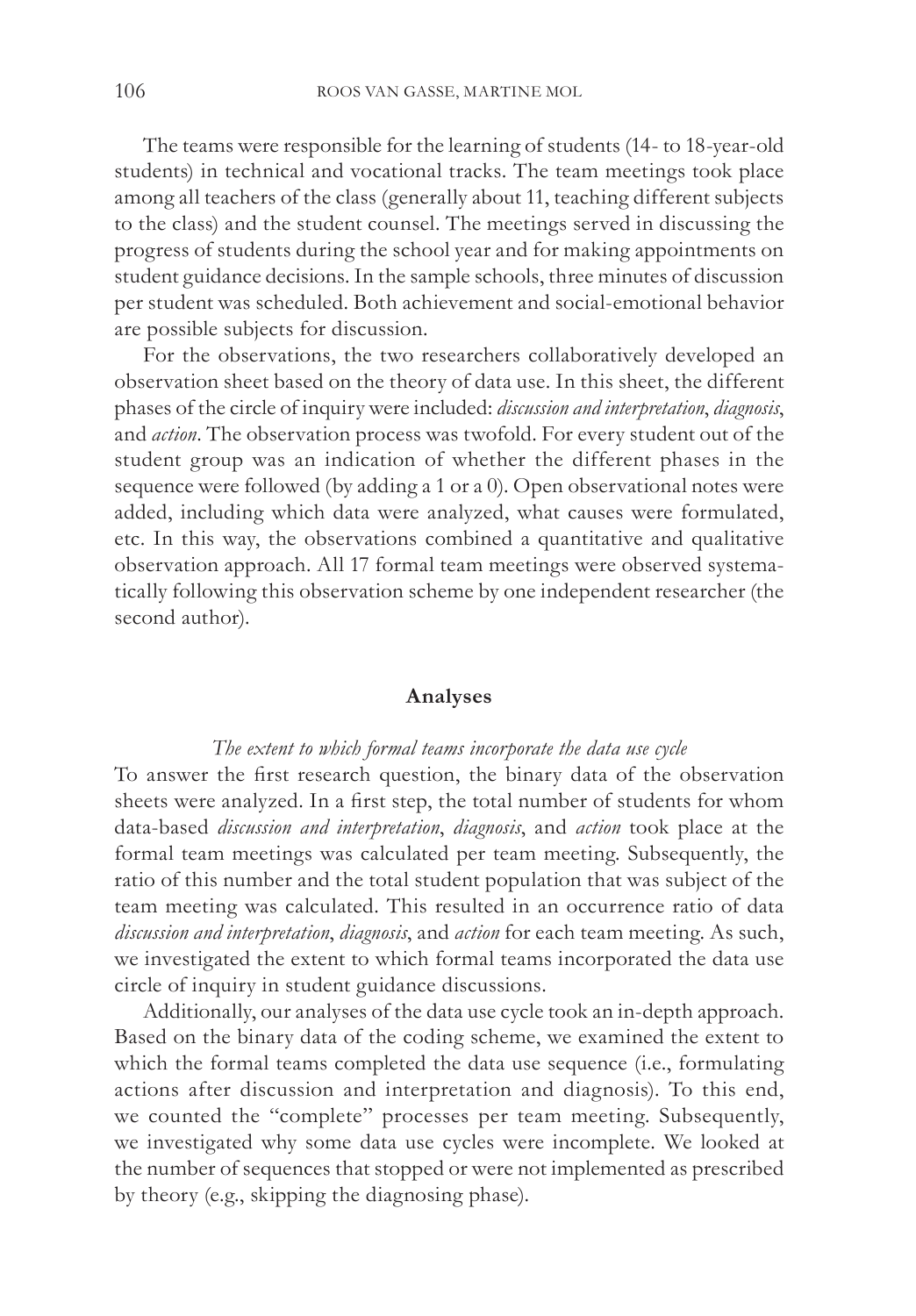# *The depth of inquiry in data use*

To analyze the depth of inquiry, we analyzed the researcher's open observation notes in the observation schemes. In line with the theoretical framework, we focused on the diagnosis and action phases for this analysis. First, we coded the causes that were discussed in the formal team meetings and the actions that were decided on in different axial codes that were discussed by the two researchers. These codes were then clustered into the presented theoretical framework (see Table 1).

Table 1 *Coding tree*

|              | Cluster                         | Axial codes                             |  |
|--------------|---------------------------------|-----------------------------------------|--|
| Diagnosing   | Internal locus - uncontrollable |                                         |  |
| phase        | External locus – uncontrollable | Learning disorder                       |  |
|              |                                 | Problematic home situation              |  |
|              |                                 | Medical problem                         |  |
|              | External locus - controllable   | Subject-specific learning problem       |  |
|              |                                 | Learning attitude problem               |  |
|              |                                 | Language problem                        |  |
|              |                                 | Emotional problem                       |  |
|              | Internal locus - controllable   |                                         |  |
| Action phase | Adapting instruction            | Adapted student guidance in class       |  |
|              |                                 | Adapted learning trajectory             |  |
|              |                                 | Catch-up lessons                        |  |
|              | Materials                       | Remedial assignment                     |  |
|              |                                 | Holiday assignment                      |  |
|              |                                 | Extra test                              |  |
|              |                                 | Extra exercises                         |  |
|              | Grouping pupils                 |                                         |  |
|              | Other dimensions                | Follow-up meetings (parents / students) |  |
|              |                                 | Behavioral contract                     |  |

In a next step, the axial codes were clustered. For the diagnosing phase, the clustering was based on the theory of causal attribution. Each axial code was assessed on the dimensions *causal locus* and *causal control*. For the action phase, the clustering was based on the different actions that were distinguished by Coburn and Turner (2011): adapting instruction, adapting materials, grouping pupils, and other dimensions of the classroom and school practice.

This coding process resulted in an in-depth cross-case analysis of the diagnosing and action phases of the different formal teams.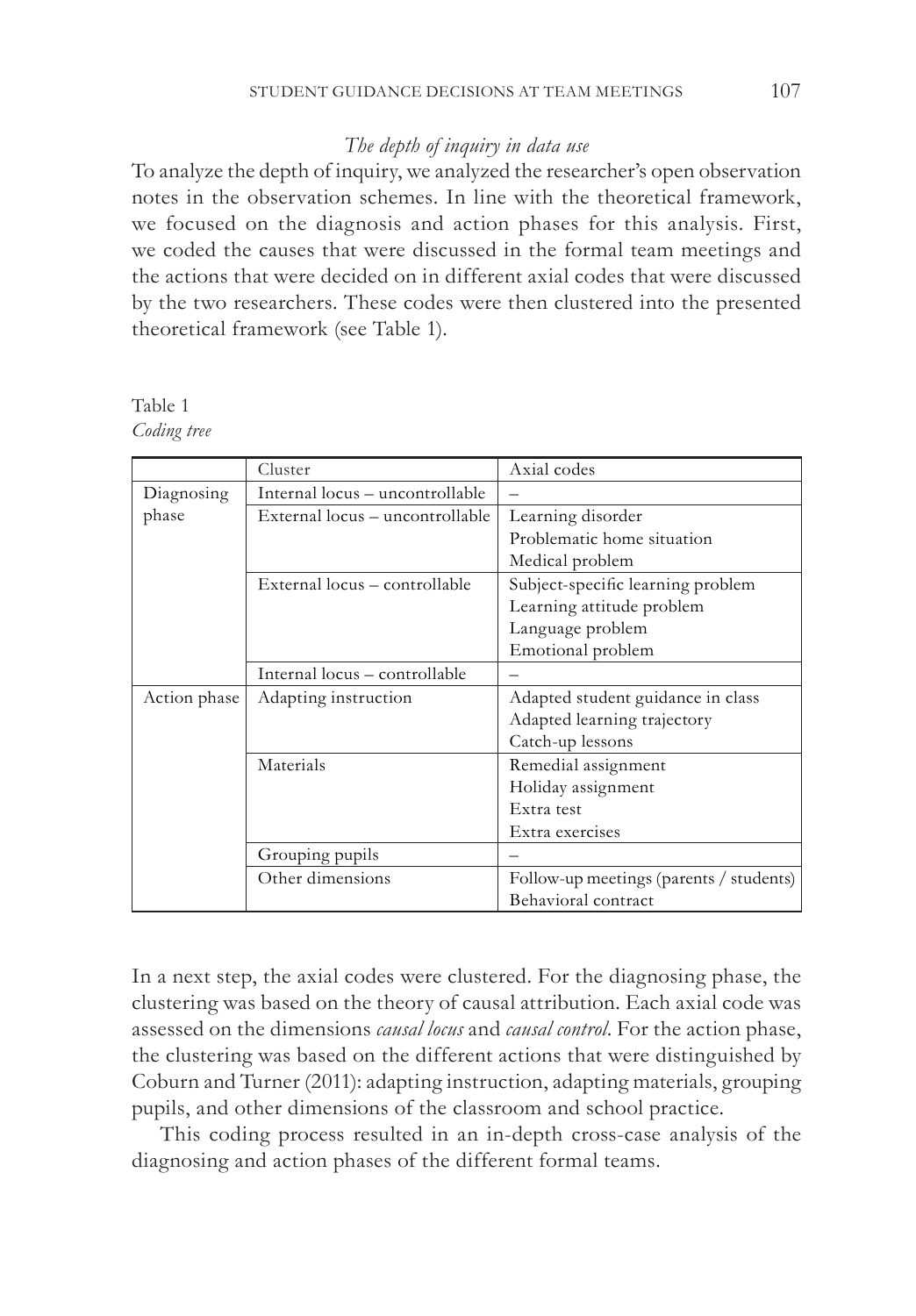# **Results**

## *The data use cycle in teacher teams*

Table 2 shows the extent to which the different phases in problem diagnosis were carried out within the different team meetings. The table provides the raw number of pupils for whom data were discussed and interpreted, for whom data were searched for causes (diagnosis), and for whom actions were formulated. The ratio of students subject to a certain phase of data use and the total number of students are expressed in percentages.

| Team                    | N students in  | Discussion and     | Diagnosis $(\% )$ | Action $(\% )$ |
|-------------------------|----------------|--------------------|-------------------|----------------|
|                         | class?         | interpretation (%) |                   |                |
| 1                       | 8              | 3(37.5)            | 0(0)              | 1(12.5)        |
| $\overline{2}$          | $\overline{Q}$ | 5(55.6)            | 5(55.6)           | 5(55.6)        |
| 3                       | 10             | 2(20.0)            | 1(10.0)           | 1(10.0)        |
| $\overline{\mathbf{4}}$ | 5              | 2(40.0)            | 1(20.0)           | 2(40.0)        |
| 5                       | 8              | 7(87.5)            | 5(62.5)           | 4(50.0)        |
| 6                       | 8              | 1(12.5)            | 1(12.5)           | 1(12.5)        |
| 7                       | 6              | 4(66.7)            | 4(66.7)           | 1(16.7)        |
| 8                       | 5              | 5(100)             | 4(80.0)           | 2(40.0)        |
| 9                       | 8              | 0(0)               | 0(0)              | 0(0)           |
| 10                      | $\overline{4}$ | 4(100)             | 3(75.0)           | 3(75.0)        |
| 11                      | 16             | 4(25.0)            | 3(18.8)           | 3(18.8)        |
| 12                      | 10             | 6(60.0)            | 5(50.0)           | 6(60.0)        |
| 13                      | 18             | 13(72.2)           | 6(33.3)           | 13 (72.2)      |
| 14                      | 5              | 2(40.0)            | 2(40.0)           | 0(0)           |
| 15                      | 5              | 4(80.0)            | 4(80.0)           | 4(80.0)        |
| 16                      | 9              | 4(44.4)            | 4(44.4)           | 4(44.4)        |
| 17                      | 5              | 1(20.0)            | 0(0)              | 1(20.0)        |
| Average                 |                | 50.7%              | 38.2%             | 35.7%          |

Table 2 *Data use at formal student guidance meetings*

On average, data were discussed and interpreted for about half of the students (51%). This means that for the other half of the students, no data were used across the meetings. The observations indicated that this share of students was generally not even the subject of discussion because teachers did not formulate a clear problem or situation sketch. In other words, their learning processes were not discussed at the team meetings. Diagnosing causes underlying the data happened for about 38% of the pupils who were discussed, whereas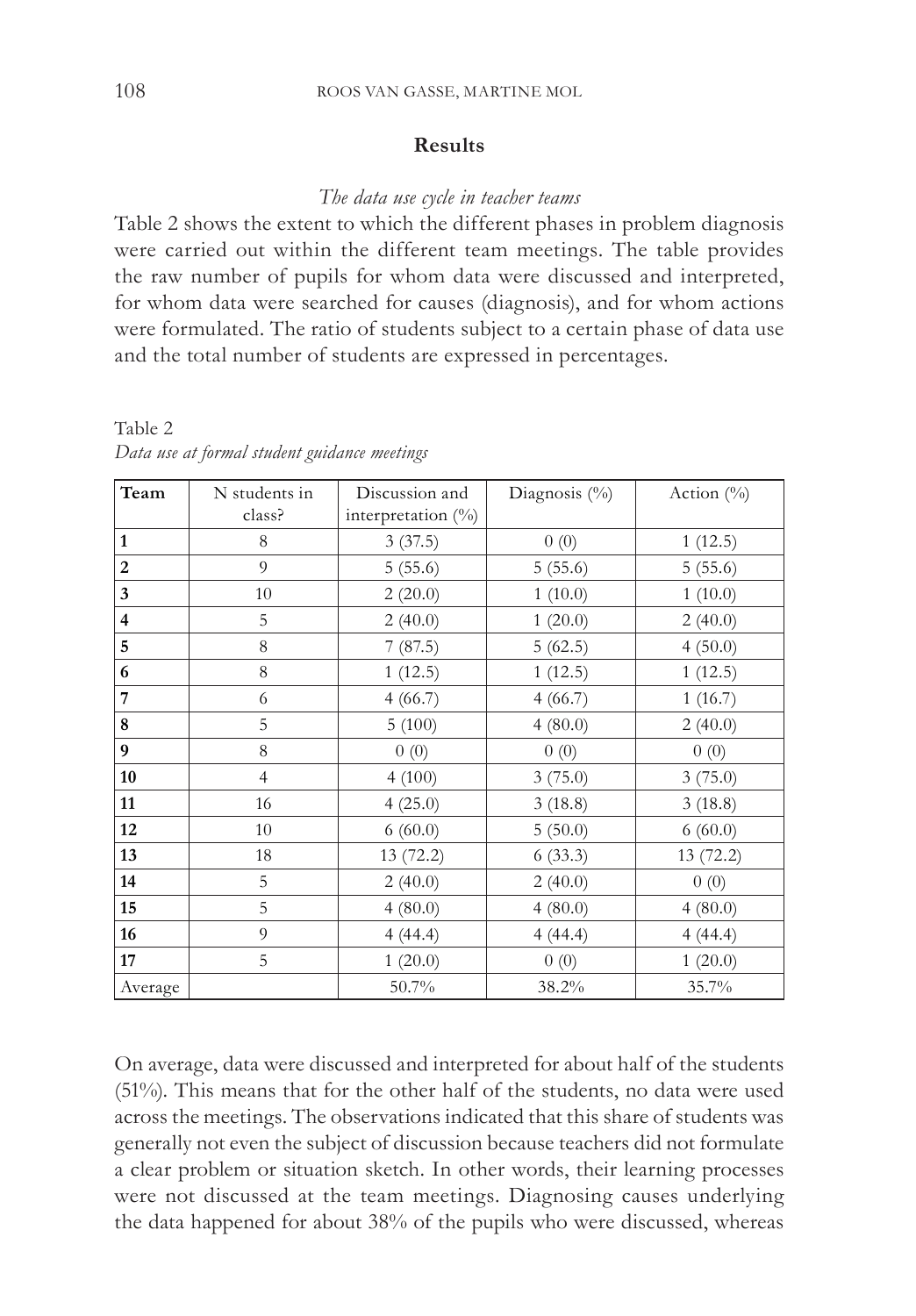concrete actions were formulated for about 36% of the pupils. This implies that data discussion and interpretation do not end in concrete guidance actions for all students.

It is necessary to emphasize that there are great differences across the team meetings in the extent to which data are used for student guidance. As Table 2 shows, in one team (Team 9)no data discussion took place. In every other team, data discussions were initiated. However, the extent of pupils who were the subject of data discussion varied a lot across teams. The two classes in which the teams discussed data for all the students were small (4 and 5 students). Class size is not obviously related to the extent of data discussion; for some larger class groups, a high number of data discussions were initiated (e.g., Team 13). On the other hand, the extent of data use for some smaller pupil groups was rather limited (e.g., Team 6 and Team 17).

Table 3 *Sequential interruptions in data use*

|                                           | N  | Percentage |
|-------------------------------------------|----|------------|
| Completed inquiry circles                 | 38 | 56.7       |
| Only discussion and interpretation        |    | 11.9       |
| Discussion, interpretation, and diagnosis | 10 | 14.9       |
| No diagnosis                              |    | 16.4       |
| Total processes                           | 67 |            |

The observations indicated that teachers in the team meetings do generally not use data in a systematic way. Table 3 provides an overview of the interruptions in the data use sequence of the 67 student guidance processes in which data use was initiated (i.e., in which data were discussed). In 38 of those processes (57%), the data use sequence was completed. The 29 other data use processes (43%) were incomplete or showed imperfections from a theoretical perspective. Incomplete data use sequences stopped after data discussion ( $N = 8$ ) or after data diagnosis ( $N = 10$ ). This implies that student data (e.g., subject scores) were only discussed (in 8 cases) or that teachers talked about potential causes (in 10 cases) but that no discussion on appropriate actions took place. Next to this share of incomplete data use processes, there was a reasonable share of data use sequences in which the diagnosing phase was skipped (in 11 cases). In these processes, teachers formulated actions without deliberation on potential causes for the student's problem. Whereas the incomplete data use sequences came to the front in different teams, the data show that a large number of processes that skipped the diagnosing phase occurred within one team.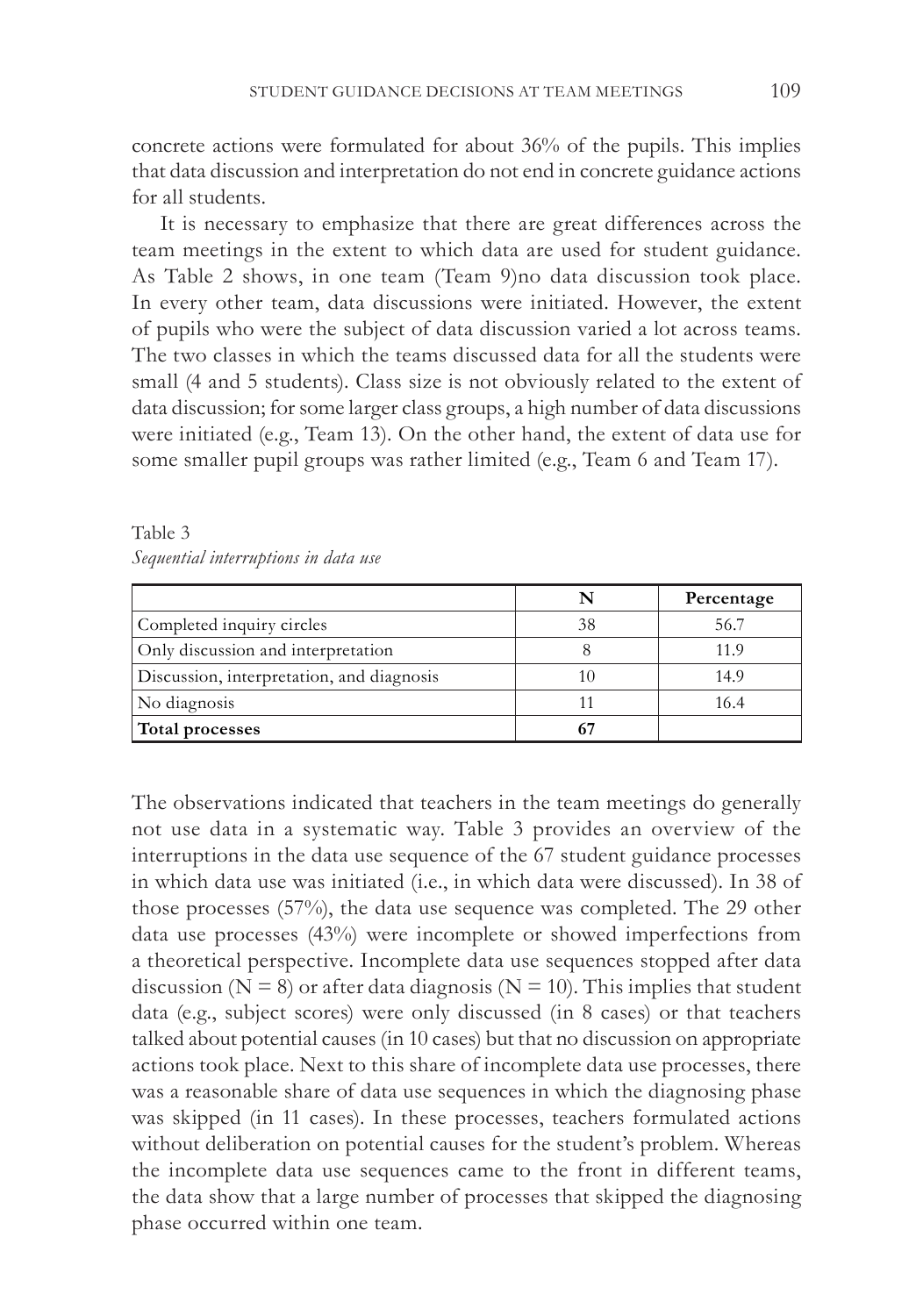# **The Depth of Inquiry in Data Use**

## *The diagnosing phase*

The analysis regarding the depth of inquiry in the team meetings focused on the concept of *attribution*. Figure 1 presents a visualization of the number of coded fragments in the diagnosing phases. The figure makes clear that the vast number of discussed causes among the teachers were external and controllable. All causes were externally attributed. None of the discussed causes related to the teachers or their teaching. Teachers all pointed at student "problems" as causes for, for example, underachievement.

Within these external causes, the majority of the causes that were raised were controllable by teachers. Learning problems within certain subjects (e.g., math problems) and problematic learning attitudes were mentioned the most (in 52 of the 58 coded fragments). But next to that, emotional problems (in 5 coded fragments) and language issues (in 1 coded fragment) came to the surface. There were no clear differences in diagnostic processes based on the presented topic.

Some of the external causes that teachers perceived were uncontrollable. Most of the time these causes related to student characteristics or student learning environments. Student learning disorders (e.g., autism or ADHD) and their medical hindrances (e.g., chronic headaches) were the most important causes mentioned in this category (in 5 and 4 coded fragments respectively). The problematic home environments of students also came to the surface (in 2 coded fragments). Generally, the externally attributed causes that were uncontrollable by teachers were less present in the observational data. *Causal attribution in data use.*



Internal attribution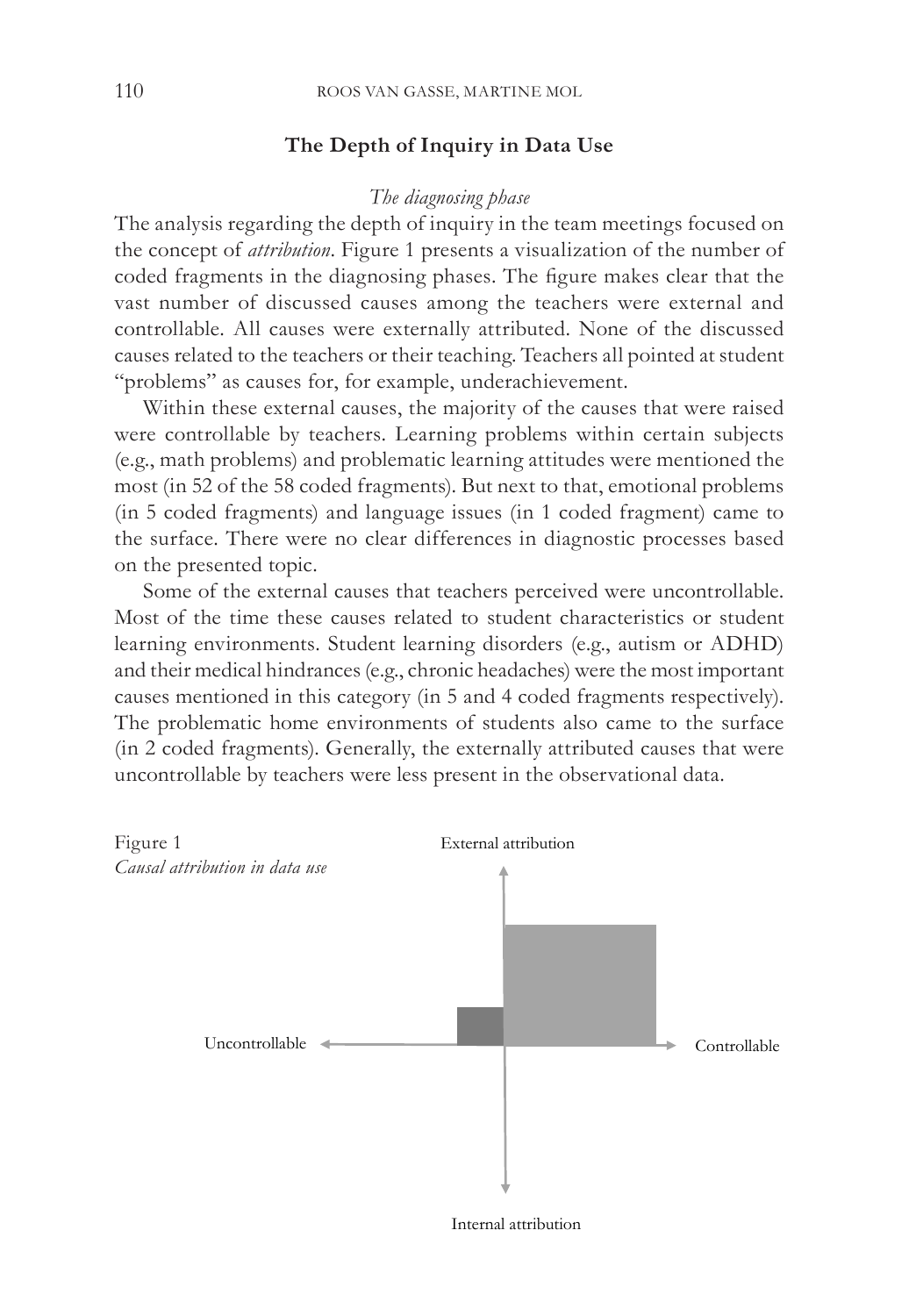## *The formulated actions*

The formulated actions were distributed into four categories, based on the different actions that were distinguished by Coburn and Turner (2011): adapting instruction, materials, grouping pupils, and other dimensions of the classroom and school practice.

First, the most common actions that were formulated across the team meetings related to providing students with supplemental materials. This strategy came to the front in 40 of the 61 coded fragments on formulating actions. Teachers mainly suggested remedial assignments (in 15 of the coded fragments) and additional assignments during holidays (in 15 of the coded fragments). But next to that, additional exercises and additional tests were formulated as actions during the team meetings (in 8 and 2 coded fragments respectively).

Besides providing students with materials, teachers suggested some other actions in the team meetings. This *other* category appeared to be the second biggest in the data set (11 of 61 coded fragments). Mainly when it came to problematic student behaviors, alternative actions were suggested. Examples included follow-up meetings with students and parents (in 5 and 3 coded fragments respectively); in some cases there was agreement on behavior contracts with students (i.e., in 3 coded fragments).

Adapting instruction came to the front in the observational data but was not a common action after the data use processes. Of the coded fragments, 10 related to this category. For some students, teachers agreed upon adapted guidance in class (in 6 of the coded fragments). In two cases, the team decided on an adapted school trajectory (e.g., a combination of school and work); in two other cases, the teachers agreed to provide them with additional lessons.

The analysis of the observation notes made clear that subgrouping pupils was not a strategy in the different team meetings. This strategy was not suggested in any of the 17 meetings.

## **Discussion**

What education can bring about for students depends on how their learning processes are guided and therefore on the educational decisions teachers make. Systematic data use offers the potential for teachers to improve student guidance. In this regard, it is essential that data use follows a sequence of discussion and interpretation, diagnosis, and action. It is also vital that teachers take a self-reflective stance in the examination of causes and formulation of improvement actions (Schildkamp et al., 2016). This study investigated teacher use of data at formal student guidance meetings. The aim of this in-depth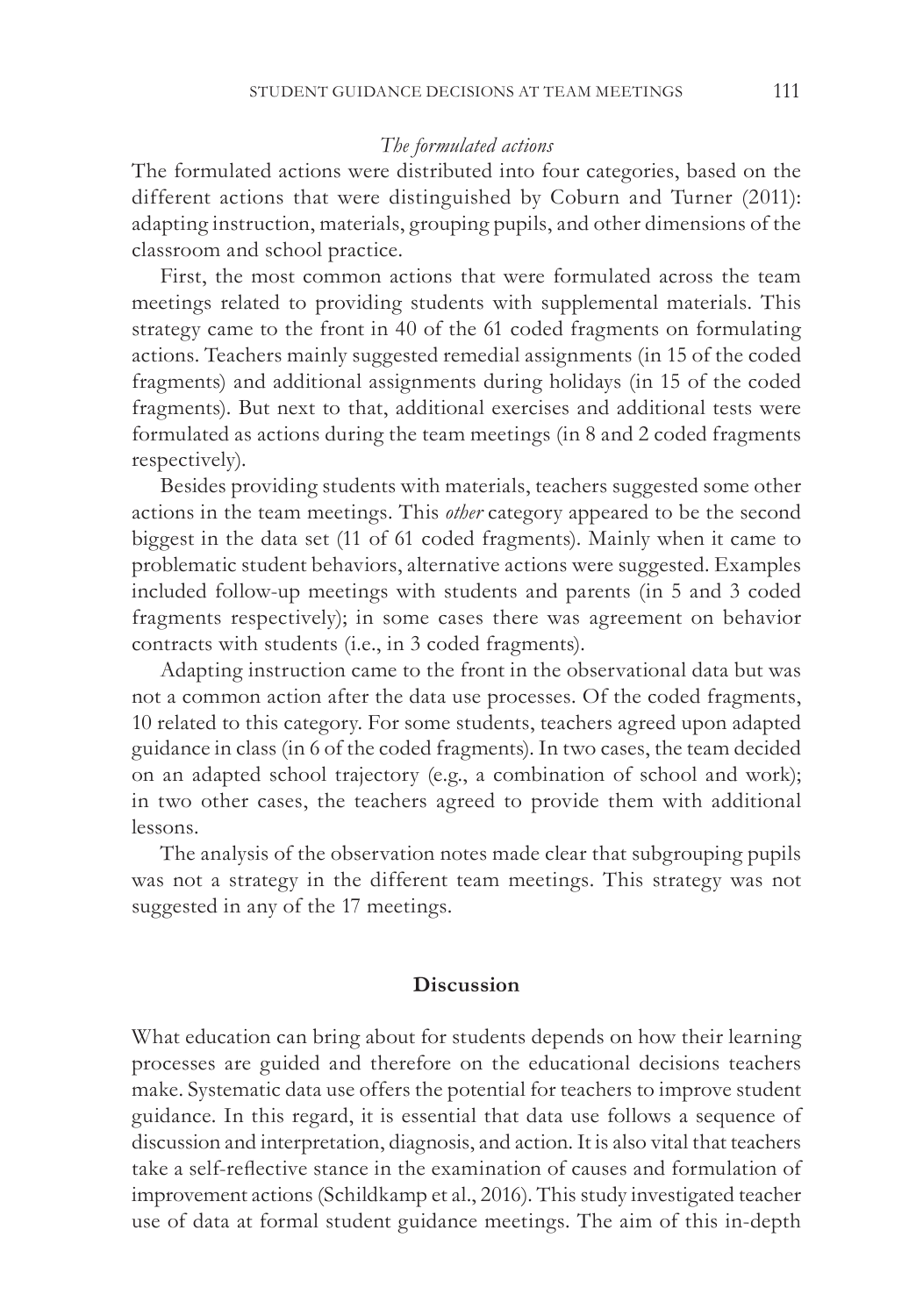qualitative study was twofold. The observations of 17 formal student guidance meetings in Flanders provided insight into the extent to which the data use circle of inquiry was followed and the depth of inquiry in these data use processes.

A first finding was that of all 149 students that were the subject of discussion at the team meetings, only about half of them (51%) were discussed at the team meetings in a way that was supported by data. The main reason for teachers to start discussing and interpreting data was the consideration that there was a problem with student functioning. Concerning the other half of the students, who did not show clear problems, there was almost no discussion. Teachers only discussed students with obvious learning problems; they did not discuss, for example, talented students who needed more challenges or deepening in the course materials. Given that the observed team meetings are the only formal occasions for the teams to make arrangements on student learning trajectories, this finding implies that for about half of the students, data-based reflection on student guidance among teachers was missing. A high responsibility remains with individual teachers to properly detect and follow up needs for gifted students. This may also have consequences for the advisory function of the team toward students for their study progress. The question arises of whether the team meetings can result in clear and data-informed picture of all student capacities.

Two elements are important to highlight to explain these findings. The fact that teachers all teach different subjects may imply that they consider their teaching task as an individual practice and responsibility. In this perception, teachers may not raise issues they consider as specific for their teaching. As a result, only problems that exceed individual teaching practices come to the front at formal team meetings. Such a lack of connectedness for teaching and learning in interdisciplinary teams is not uncommon in educational research, and in data use research in particular (Van Gasse et al., 2017). The downfall, however, can be that teachers do not have the full picture of student functioning because teachers do not share information when none of the teachers have the feeling that there are serious problems. As such, some issues in regular or gifted student guidance might be overlooked in the early stages and no optimal data-based guidance is provided.

The second explanation can be that teachers often only initiate data use processes when problems are perceived (i.e., problem-based data use) (Ansyari et al., 2020). Such data use following intuition is effective in installing data use practices when teachers are not familiar with it. Working on problems that teachers recognize and acknowledge can be a stimulus for using data in schools (Schildkamp et al., 2016). However, when data use only follows the "intuitive" problems of teachers, student guidance processes still strongly depend on teachers' pre-existing assumptions. Again, students will only be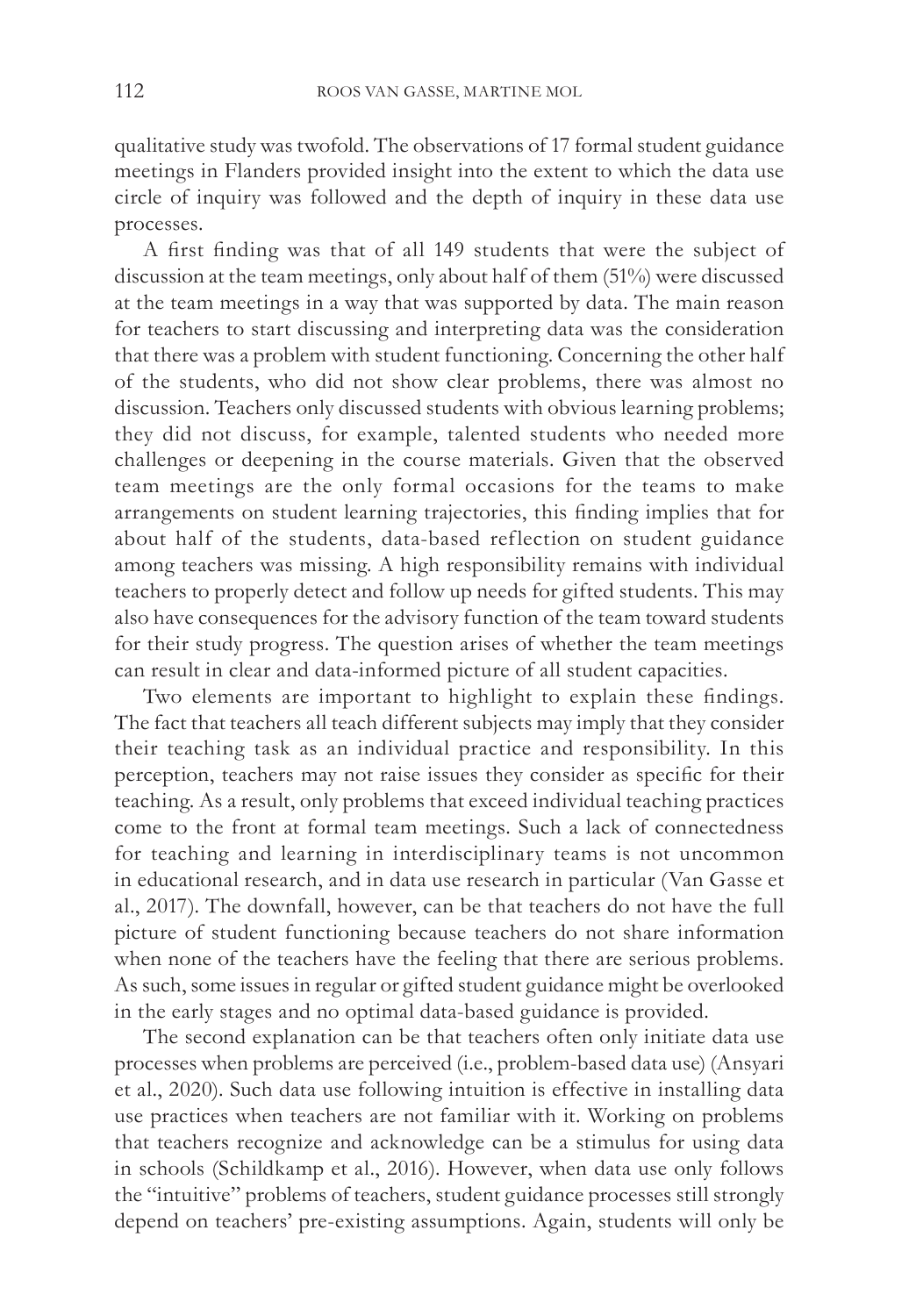"guided" when teachers (or parents, student counsellors, or students themselves) perceive problems, not when students do not differentiate in behavior or achievement from the modal student. Therefore, relying only on problem-based data use cannot avoid and may even facilitate some of the cognitive biases (e.g., attention bias) that data use is expected to counter. There is also a risk that teachers' advice for student trajectories that follows later on is based on intuition rather than on knowledge that is built within the team meetings.

A second finding in this study is that slightly more than half (i.e., 57%) of the observed student guidance discussions in which data were discussed and interpreted followed the subsequent phases of the data use circle of inquiry. Our analysis showed a considerable number of data use processes that stopped after the discussion and interpretation or diagnosing phase. Further, a reasonable share of discussions were observed in which the diagnosing phase was skipped. In other words, in these student guidance processes teachers did not search for possible causes before coming up with improvement actions. The need for diagnosis lies in challenging existing (intuitive) assumptions. Although some experienced teachers may choose appropriate improvement actions based on their expertise, skipping this phase results in a higher risk for cognitive biases in decision making (e.g., confirmation bias or attention bias). Bearing in mind that data was used in only half of the student guidance processes, the data use cycle was completed in about a quarter of these processes.

Interruptions in the data use cycle and skipping phases have also been observed in other studies in data use (e.g., Marsh & Farrell, 2015). Because teachers in this study were not bound to the phases by means of an intervention design or a coach, it is likely that the teams in the study were not aware of what effective data use processes look like. In Flanders, data use is not a common activity, so the data use cycle is not widely known (Van Gasse et al., 2017). The first step in being successful in data use is knowing how the process should look. Only then can all the necessary other competencies that are needed for effective data use (i.e., data literacy) be used.

The last general finding in this study concerns teachers' causal attribution in the data use processes studied. This study showed that teachers only formulated external causes. The cause of student (learning) problems was always assigned to the students themselves (for example, their learning attitude or their subject-specific learning problems). Interactions between teacher practices and student functioning were never raised. As a result, actions that were formulated generally related to the level of the student (for example "providing additional exercises") and only exceptionally to the level of teacher activities. As such, the responsibility for improvement lay mainly with the students. In a limited number of guidance processes,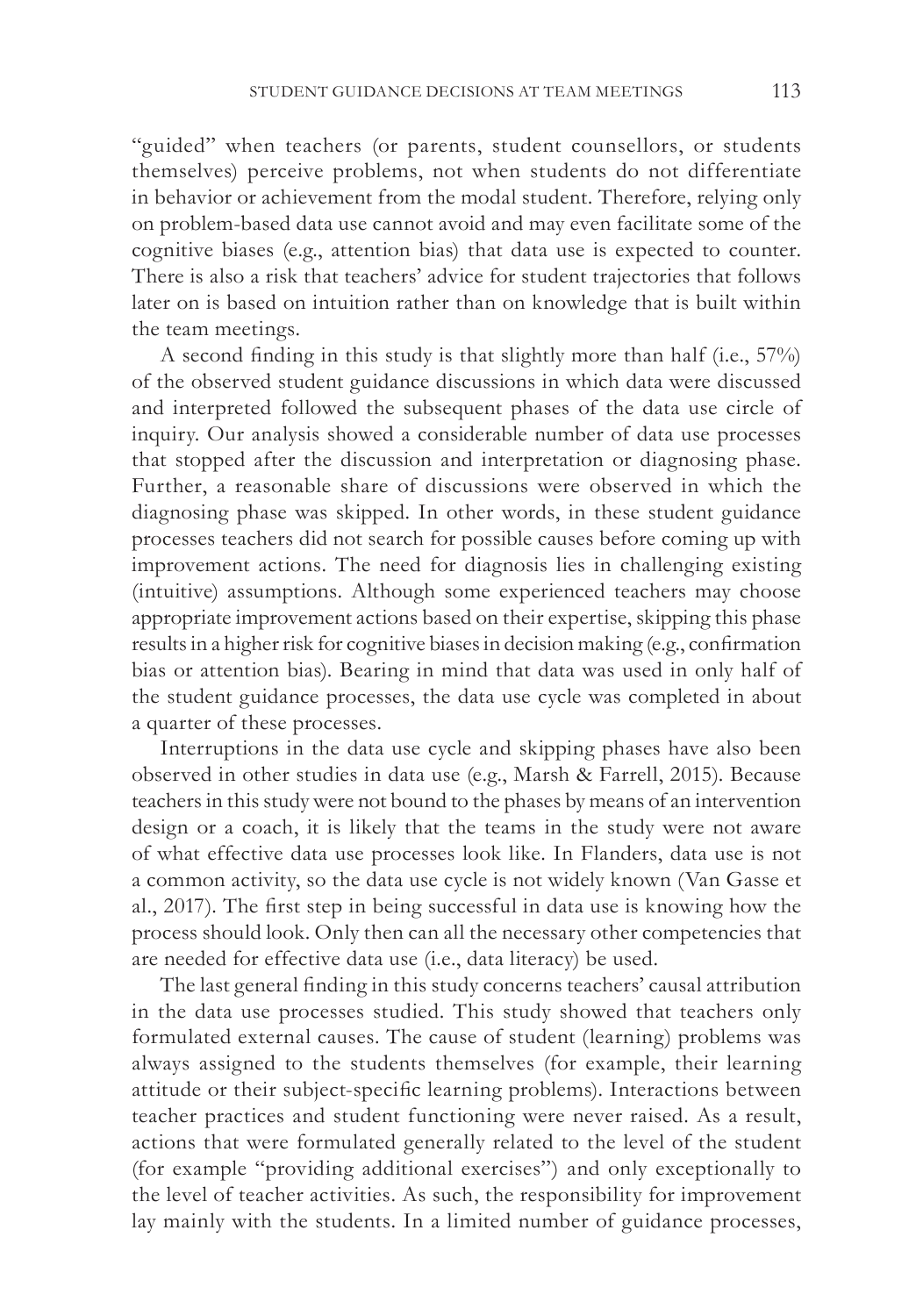actions were formulated at the level of the learning trajectory or the instructional strategy that was used. The depth of inquiry as conceptualized in this study was rather limited.

The idea that teachers tended not to question their own functioning at the team meetings is not quite surprising. Generally speaking, people tend to attribute successes to their personality and failures to contextual factors (Weiner, 2010). In the field of data use research, the depth of inquiry in data use processes was sometimes questionable because teachers predominantly identified external causes (Schildkamp et al., 2016). This can be due to the fact that processes that need to be questioned are directly related to teacher functioning. This is a sensitive matter and teachers may not like to discuss these issues with all of the colleagues of the formal team. Prior research has shown that the colleagues whom teachers consult for data use are people with whom they maintain friendship-relationships (Van Gasse et al., 2020).

The qualitative research design with observations enabled us to study the data use processes in depth. As such, we learned that only a limited number of student guidance processes are underpinned with data use processes as described in the literature. However, our study sample contained 17 formal teams from two schools. Therefore, the (data use) culture in these schools may have affected our data collection and results as the variation between teams within the schools may be smaller than between schools (i.e., multilevel problem). The research design did not account for this fact.

Another limitation of this study is that it digs deep into the processes of data use but did not shed light on the bigger picture of these processes. This study involves cross-sectional data. This implies that we did not gain insights into the whole guidance process of students during the school year. Additionally, it remains unclear what these data use processes at formal team meetings provide for teachers and students. Maybe despite the superficial processes, the fact that teachers hear stories of each other's practices and discuss improvement actions for students results in later reflections on strategies to cope with certain problems of pupils. As such, some aspects of data literacy (e.g., pedagogical knowledge) may be developed during the meetings. Another effect of data use at student guidance meetings is what it delivers for students. For example, were the actions that were formulated effective for students or how did they perceive them? Fully understanding data use processes requires some insights into the effects as well. Although these insights are often lacking in data use research, they are indispensable to assess and evaluate how effective data use processes should look (Ansyari et al., 2020).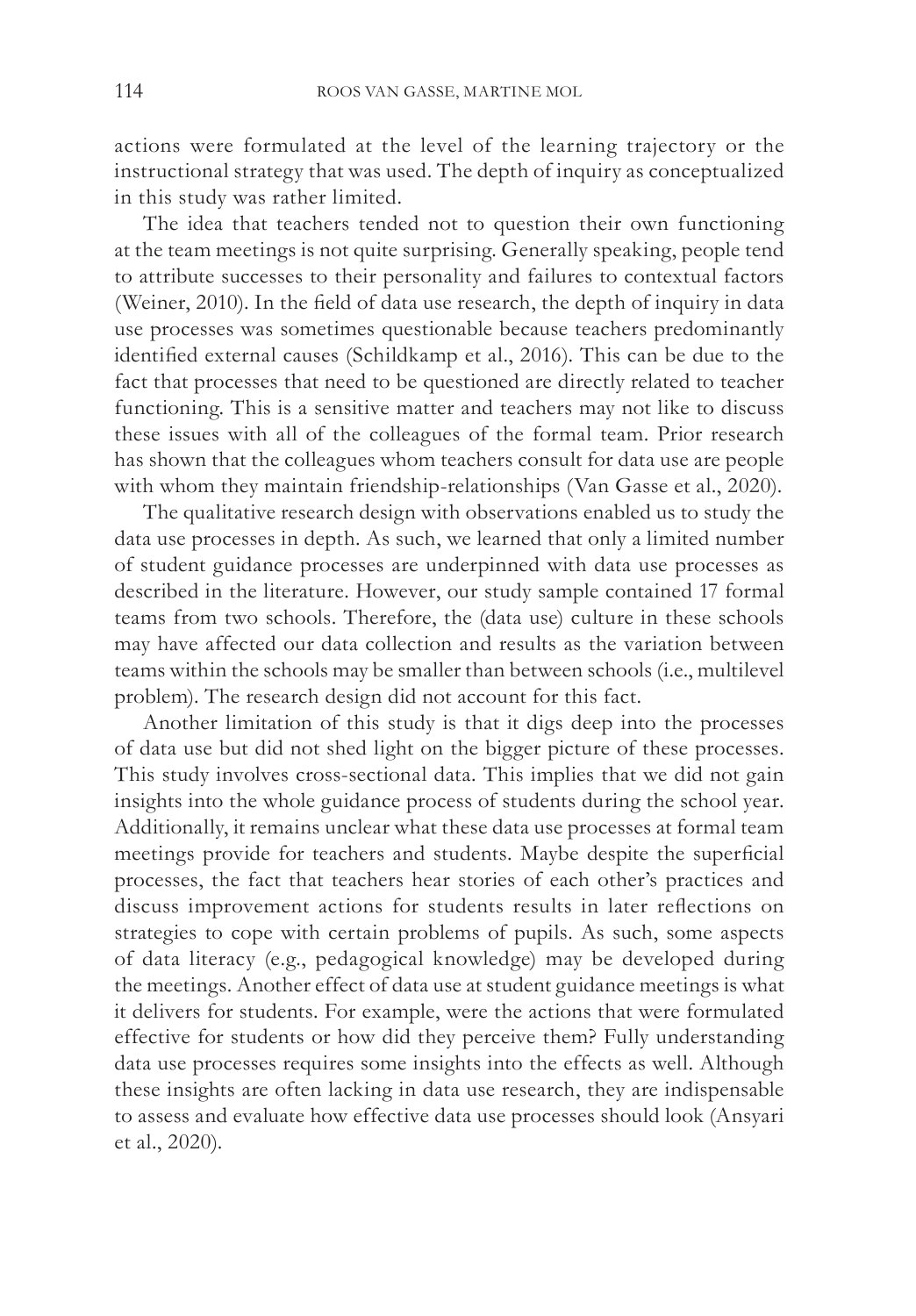## **Conclusion**

This study has generated some important implications for future research and practice. The results show that achieving complete and in-depth cycles in data use is not an easy endeavor. Therefore, it is crucial to gain insight into how effective data use can be stimulated. A lot of efforts have been made to support data use activities in schools through intervention research. However, it is clear that whereas core teams may get engaged in data use, this engagement does not always flow through the entire school (Hubers et al., 2017). As we know that the relation between formal and informal networks may play an important role here (Van Gasse, 2019), it is crucial to gain insight into how data use can be facilitated apart from intervention settings. In line with what we stated earlier, effect measures should play a role. Assessing and evaluating "what works" in data use cannot take place without considering the long-term and short-term effects. Additionally, more information is needed to explain the current findings. How can decision making on pupils guarantee an appropriate balance between intuitive expertise and data-based decision making? And why does the current balance favor intuition over evidence?

Second, to ensure that teacher teams succeed in completing data use cycles, more insight is needed in how data literacy as a cluster of competencies can be influenced. Data literacy starts with knowing how to implement the data use cycle and being familiar with its challenges and pitfalls. Analytical and data interpretation skills are only a part of the puzzle (Gummer & Mandinach, 2015). Therefore, more insight is needed in how all these particular competencies can be learned by teachers. This can start with research into how data literacy can be measured; such measurements could lead to effect studies on data literacy interventions, such as collaborative inquiry, learning by case studies, etc.

This study is among the first to use systematic observations to expose how teachers use data at formal student guidance meetings. It reveals that the implementation of the data use cycle and the depth of inquiry during this implementation are questionable. Therefore, for Flemish policymakers and practitioners it is essential to raise awareness on the stepwise self-questioning process that data use should be. As efforts are currently being made in Flanders to increase teacher (statistical) data literacy skills, it is crucial to emphasize the importance of approaching data literacy as a broader cluster of competences. Competences to adequately use data for improvement processes start with being aware of the theory of action behind it. Other essential competences (e.g., goal setting, self-questioning, and reflection skills) are also needed to complete the process with a reasonable depth of inquiry. Only by responding to this whole cluster of competences will teachers be able to optimize pupil guidance processes on the basis of data.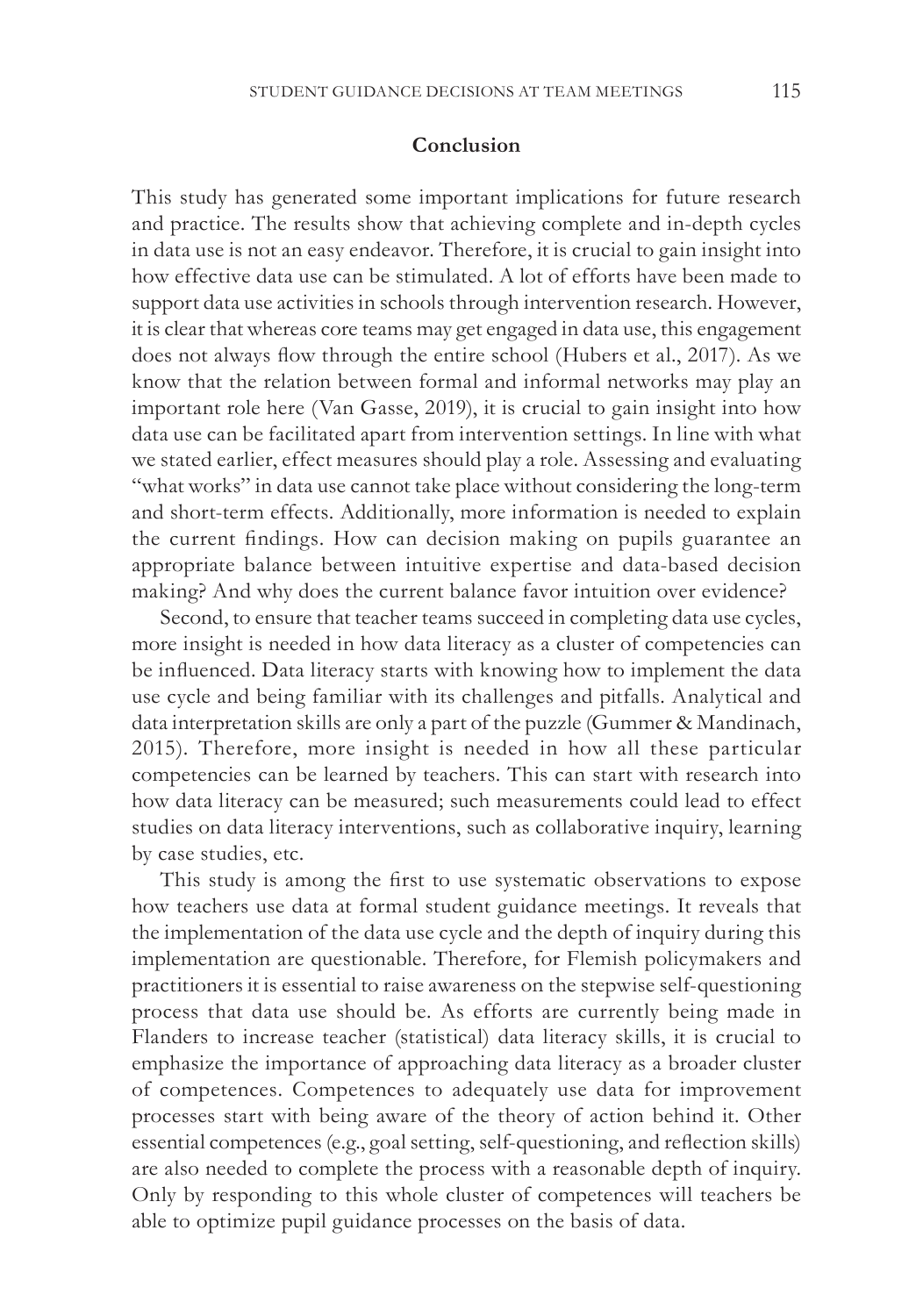## **References**

- Ansyari, M. F., Groot, W., & De Witte, K. (2020). Tracking the process of data use professional development interventions for instructional improvement: A systematic literature review. *Educational Research Review, 31*, 1–18. https://doi.org/10.1016/j.edurev.2020.100362
- Baten, E., Vansteenkiste, M., De Muynck, G.-J., De Poortere, E., & Desoete, A. (2020). How can the blow of math difficulty on elementary school children's motivational, cognitive, and affective experiences be dampened? The critical role of autonomy-supportive instructions. *Journal of Educational Psycholog y, 112*(8), 1490 –1505. https://doi.org/10.1037/edu0000444
- Bertrand, M., & Marsh, J. A. (2015). Teachers' sensemaking of data and implications for equity. *American Educational Research Journal, 52*(5), 861–893. https://doi.org/10.3102/0002831215599251
- Campbell, C., & Levin, B. (2008). Using data to support educational improvement. *Educational Assessment, Evaluation and Accountability, 21*(1), 47–65. https://doi.org/10.1007/s11092-008- 9063-x
- Carlson, D., Borman, G., & Robinson, M. (2011). A multistate district-level cluster randomized trial of the impact of data-driven reform on reading and mathematics achievement. *Education Evaluation and Policy Analysis, 33*(3), 378–398. https://doi.org/10.3102/0162373711412765
- Ciampa, K., & Gallagher, T. L. (2016). Teacher collaborative inquiry in the context of literacy education: Examining the effects on teacher self-efficacy, instructional and assessment practices. *Teachers and Teaching, 22*(7), 858–878. https://doi.org/10.1080/13540602.2016.1 185821
- Coburn, C. E., & Turner, E. O. (2011). Research on data use: A framework and analysis. *Measurement: Interdisciplinary Research & Perspective, 9*(4), 173–206. https://doi.org/10.1080/ 15366367.2011.626729
- Datnow, A., & Hubbard, L. (2015). Teachers' use of data to inform instruction: Lessons from the past and prospects for the future. *Teachers College Record, 117*(4), 1–26.
- Datnow, A., & Hubbard, L. (2016). Teacher capacity for and beliefs about data-driven decision making: A literature review of international research. *Journal of Educational Change, 17*(1), 7–28. https://doi.org/10.1007/s10833-015-9264-2
- De Volder, I. (2012). *Externe schoolevaluaties in Europa*. Garant.
- Ebbeler, J., Poortman, C. L., Schildkamp, K., & Pieters, J. M. (2017). The effects of a data use intervention on educators' satisfaction and data literacy. *Educational Assessment, Evaluation and Accountability, 29*(1), 83–105. https://doi.org/10.1007/s11092-016-9251-z
- Ehren, M. C. M., & Swanborn, M. S. L. (2012). Strategic data use of schools in accountability systems. *School Effectiveness and School Improvement, 23*(2), 257–280. https://doi.org/10.1080/ 09243453.2011.652127
- Gelderblom, G., Schildkamp, K., Pieters, J., & Ehren, M. (2016). Data-based decision making for instructional improvement in primary education. *International Journal of Educational Research, 80*, 1–14. https://doi.org/10.1016/j.ijer.2016.07.004
- Gummer, E. S., & Mandinach, E. B. (2015). Building a conceptual framework for data literacy. *Teachers College Record, 117*(4), 1–22.
- Hubers, M. D., Moolenaar, N. M., Schildkamp, K., Daly, A., Handelzalts, A., & Pieters, J. M. (2017). Share and succeed: The development of knowledge sharing and brokerage in data teams' network structures. *Research Papers in Education*, 1–23. https://doi.org/10.1080/026 71522.2017.1286682